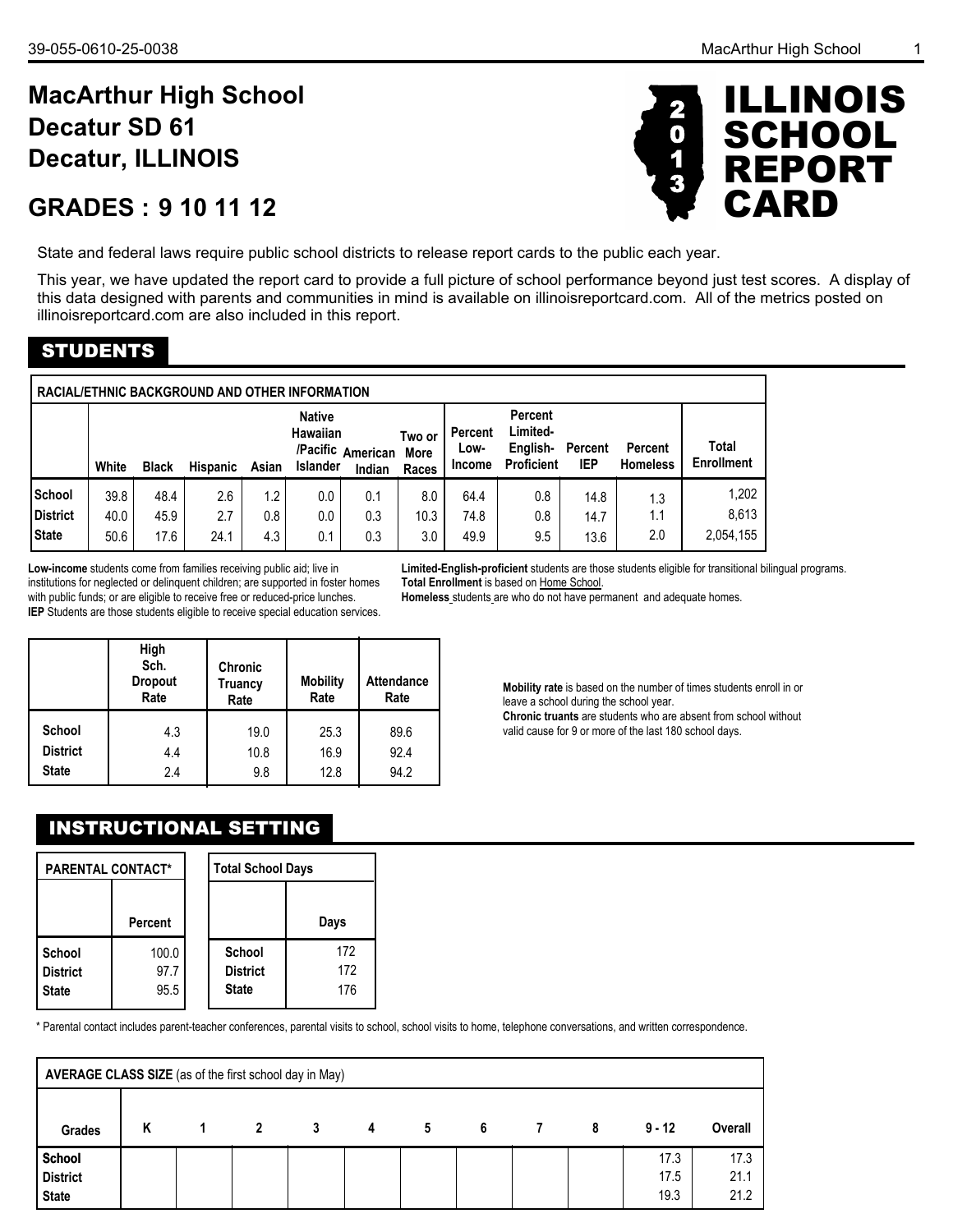|                                           | <b>TEACHER INFORMATION</b>                                                            |
|-------------------------------------------|---------------------------------------------------------------------------------------|
|                                           | % of<br><b>Classes Not</b><br>Taught by<br><b>Highly Qualified</b><br><b>Teachers</b> |
| <b>School</b><br><b>District</b><br>State | 0.0<br>1.4<br>0.2                                                                     |

**Some teacher/administrator data are not collected at the school level.**

#### SCHOOL DISTRICT FINANCES



| <b>REVENUE BY SOURCE 2011-12</b> |                 |            |         |                                     | <b>EXPENDITURE BY FUND 2011-12</b> |            |         |  |  |  |
|----------------------------------|-----------------|------------|---------|-------------------------------------|------------------------------------|------------|---------|--|--|--|
|                                  | <b>District</b> | District % | State % |                                     | <b>District</b>                    | District % | State % |  |  |  |
| <b>Local Property Taxes</b>      | \$36.745.127    | 37.9       | 61.1    | <b>Education</b>                    | \$81,878,392                       | 76.6       | 73.4    |  |  |  |
|                                  |                 |            |         | <b>Operations &amp; Maintenance</b> | \$4,935,975                        | 4.6        | 6.2     |  |  |  |
| <b>Other Local Funding</b>       | \$6.411.220     | 6.6        | 4.8     | Transportation                      | \$5,081,437                        | 4.8        | 3.7     |  |  |  |
|                                  |                 |            |         | Debt Service                        | \$4,254,957                        | 4.0        | 7.6     |  |  |  |
| <b>General State Aid</b>         | \$35.624.795    | 36.8       | 16.4    | <b>Tort</b>                         | \$1,535,037                        | 1.4        | 1.2     |  |  |  |
|                                  |                 |            |         | <b>Municipal Retirement/</b>        |                                    |            |         |  |  |  |
| <b>Other State Funding</b>       | \$7.544.046     | 7.8        | 9.7     | <b>Social Security</b>              | \$3,099,196                        | 2.9        | 2.0     |  |  |  |
|                                  |                 |            |         | <b>Fire Prevention &amp; Safety</b> | \$1,007,522                        | 0.9        | 0.7     |  |  |  |
| <b>Federal Funding</b>           | \$10.523.143    | 10.9       | 8.1     | <b>Capital Projects</b>             | \$5,072,115                        | 4.7        | 5.2     |  |  |  |
| <b>TOTAL</b>                     | \$96.848.331    |            |         | <b>TOTAL</b>                        | \$106.864.631                      |            |         |  |  |  |

|                 | OTHER FINANCIAL INDICATORS             |                              |                                 |                                 |  |  |  |  |  |  |  |  |  |
|-----------------|----------------------------------------|------------------------------|---------------------------------|---------------------------------|--|--|--|--|--|--|--|--|--|
|                 | 2010 Equalized                         | 2010 Total School            | 2011-12 Instructional           | 2011-12 Operating               |  |  |  |  |  |  |  |  |  |
|                 | <b>Assessed Valuation</b><br>per Pupil | <b>Tax Rate</b><br>per \$100 | <b>Expenditure</b><br>per Pupil | <b>Expenditure</b><br>per Pupil |  |  |  |  |  |  |  |  |  |
| <b>District</b> | \$105,587                              | 4.29                         | \$4,939                         | \$10,893                        |  |  |  |  |  |  |  |  |  |
| <b>State</b>    | $***$                                  | **                           | \$6,974                         | \$11,842                        |  |  |  |  |  |  |  |  |  |

\*\* Due to the way Illinois school districts are configured, state averages for equalized assessed valuation per pupil and total school tax rate per \$100 are not provided.

**Equalized assessed valuation** includes all computed property values upon which a district's local tax rate is calculated.

**Total school tax rate** is a district's total tax rate as it appears on local property tax bills.

**Instructional expenditure per pupil** includes the direct costs of teaching pupils or the interaction between teachers and pupils.

**Operating expenditure per pupil** includes the gross operating cost of a school district excluding summer school, adult education, bond principal retired, and capital expenditures.

# ACADEMIC PERFORMANCE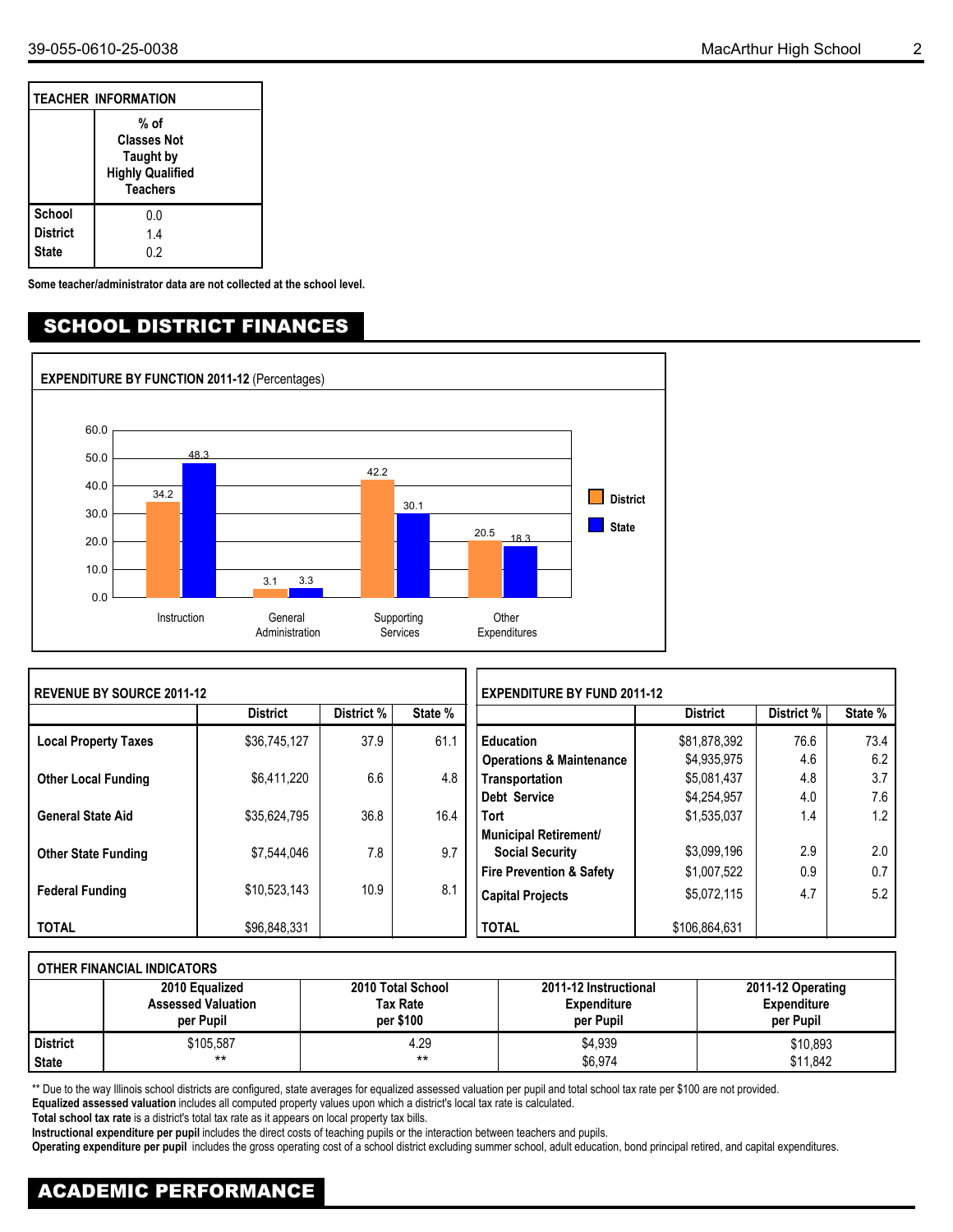

The number and percent of students taking the ACT are no longer reported since virtually every eleventh grade student takes the ACT as part of the PSAE.

\* Includes graduating students' most recent ACT Assessment scores from an ACT national test date or PSAE testing. All students whose scores are college reportable, both standard and extended time tests, are now included. State averages for ACT data are based on regular public schools and do not include private and special purpose schools.

|                                           | <b>HIGH SCHOOL 4-YEAR GRADUATION RATE</b> |                      |                      |                      |                      |                      |                      |                                                          |                      |                         |                      |  |                                                        |                                         |
|-------------------------------------------|-------------------------------------------|----------------------|----------------------|----------------------|----------------------|----------------------|----------------------|----------------------------------------------------------|----------------------|-------------------------|----------------------|--|--------------------------------------------------------|-----------------------------------------|
|                                           | Race / Ethnicity<br>Gender                |                      |                      |                      |                      |                      |                      |                                                          |                      |                         |                      |  |                                                        |                                         |
|                                           | All                                       | Male                 | Female               | White                | <b>Black</b>         | <b>Hispanic</b>      | Asian                | <b>Native</b><br>Hawaiian/<br><b>Pacific</b><br>Islander | American<br>Indian   | Two or<br>More<br>Races | LEP                  |  | <b>Students</b><br>with<br><b>Migrant Disabilities</b> | Econo-<br>mically<br>Disad-<br>vantaged |
| School<br><b>District</b><br><b>State</b> | 69.7<br>66.2<br>83.2                      | 67.9<br>62.9<br>80.3 | 71.5<br>69.3<br>86.1 | 69.7<br>67.2<br>89.3 | 70.2<br>65.7<br>70.9 | 71.4<br>75.0<br>76.3 | 66.7<br>75.0<br>92.0 |                                                          | 50.0<br>50.0<br>78.2 | 66.7<br>62.9<br>83.1    | 75.0<br>75.0<br>63.7 |  | 61.9<br>60.0<br>70.1                                   | 64.9<br>63.1<br>73.0                    |

|                           | <b>HIGH SCHOOL 5-YEAR GRADUATION RATE</b> |              |              |              |              |                 |                |                                                                 |                    |                         |                |  |                                                        |                                         |  |
|---------------------------|-------------------------------------------|--------------|--------------|--------------|--------------|-----------------|----------------|-----------------------------------------------------------------|--------------------|-------------------------|----------------|--|--------------------------------------------------------|-----------------------------------------|--|
|                           | Race / Ethnicity<br>Gender                |              |              |              |              |                 |                |                                                                 |                    |                         |                |  |                                                        |                                         |  |
|                           | All                                       | Male         | Female       | White        | <b>Black</b> | <b>Hispanic</b> | Asian          | <b>Native</b><br>Hawaiian/<br><b>Pacific</b><br><b>Islander</b> | American<br>Indian | Two or<br>More<br>Races | ∟EP            |  | <b>Students</b><br>with<br><b>Migrant Disabilities</b> | Econo-<br>mically<br>Disad-<br>vantaged |  |
| School<br><b>District</b> | 66.2<br>65.9                              | 62.1<br>60.0 | 70.9<br>71.9 | 72.3<br>70.2 | 60.3<br>62.4 | 50.0<br>60.0    | 100.0<br>100.0 |                                                                 | 100.0<br>50.0      | 70.6<br>64.5            | 100.0<br>100.0 |  | 64.8<br>65.5                                           | 54.0<br>54.9                            |  |
| <b>State</b>              | 87.0                                      | 84.9         | 89.1         | 90.7         | 78.4         | 83.2            | 94.9           |                                                                 | 83.0               | 86.5                    | 76.5           |  | 76.8                                                   | 80.6                                    |  |

#### *OVERALL STUDENT PERFORMANCE*

These charts present the overall percentages of state test scores categorized as meeting or exceeding the Illinois Learning Standards for your school, district, and the state. They respresent your school's performance in reading and mathematics.The ISAT reading and math cut scores were reset for school year 2013. Starting in 2013,Illinois raised the performance cut scores in reading and math to align with college and career ready expectations.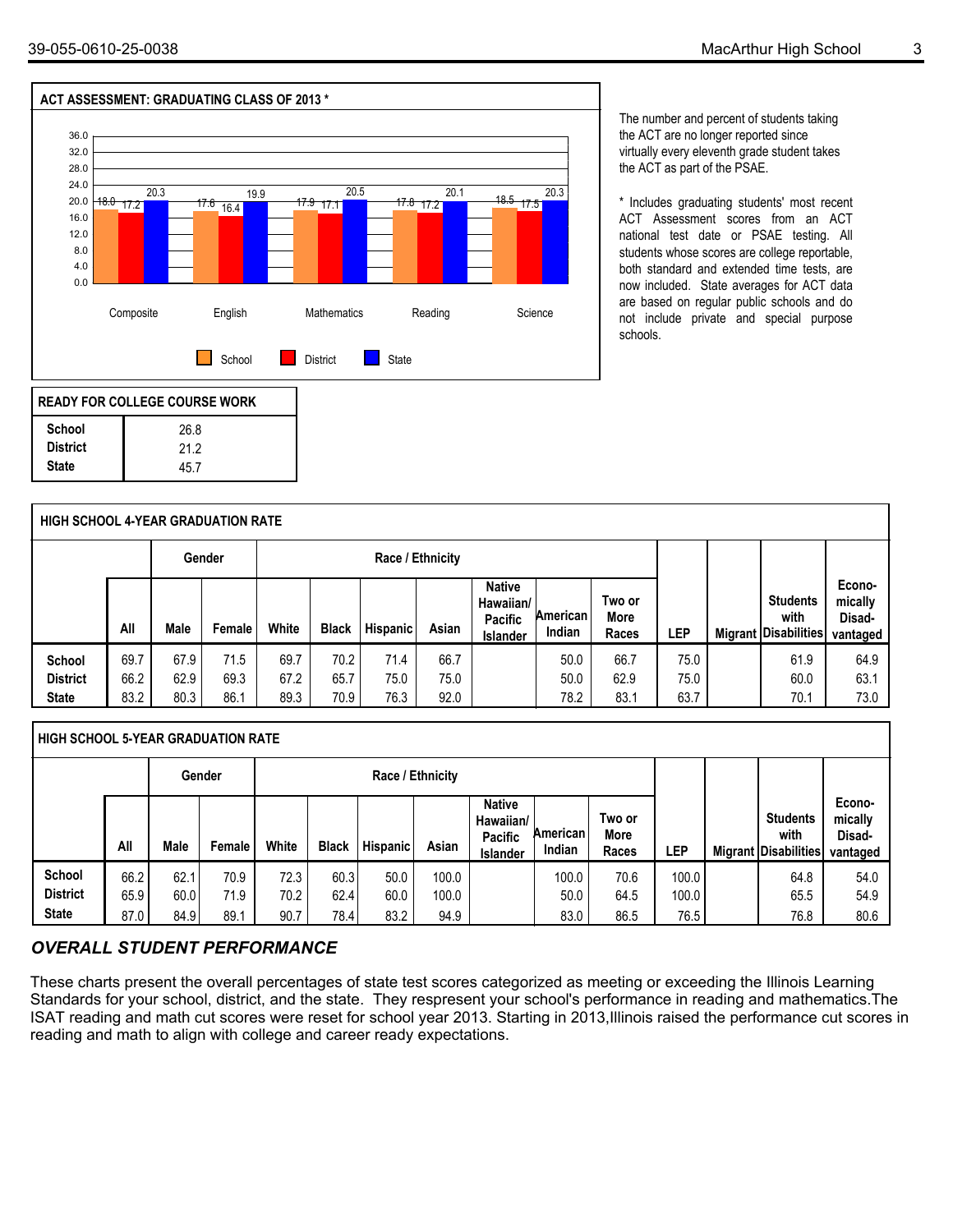



#### **PSAE PERFORMANCE**

These charts provide information on attainment of the Illinois Learning Standards. They show the average scores and also the percents of student scores meeting or exceeding standards in reading, mathematics, and science on PSAE.



PSAE scores range from 120 to 200.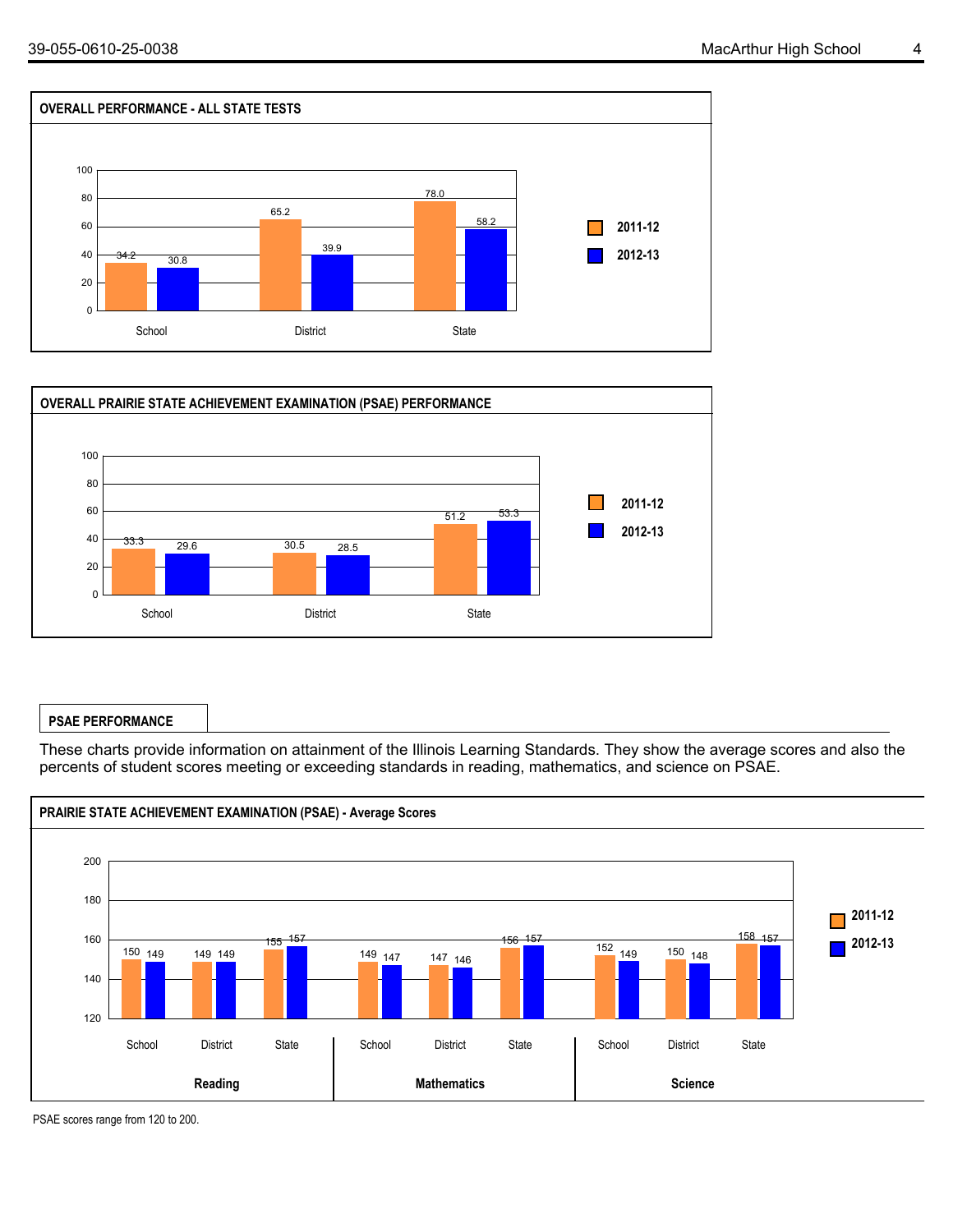

Number of students in this school with PSAE scores in 2013: 246

### PERFORMANCE ON STATE ASSESSMENTS

Federal law requires that student achievement results for reading, mathematics, and science for schools providing Title I services be reported to the general public.

The Illinois Standards Achievement Test (ISAT) is administered to students in grades 3 through 8. The Prairie State Achievement Examination (PSAE) is administered to students in grade 11. The Illinois Alternate Assessment (IAA) is administered to students with disabilities whose Individualized Education Programs (IEPs) indicate that participation in the ISAT or PSAE would not be appropriate.

Students with disabilities have an IEP (No Child Left Behind Act). An IEP is a written plan for a child with a disability who is eligible to receive special education services under the Individuals with Disabilities Education Act.

Reading and Mathematics are tested in grades 3 through 8 and 11. Science is tested in grades 4, 7, and 11.

In order to protect students' identities, test data for groups of fewer than ten students are not reported.

|                 | PERCENTAGE OF STUDENTS NOT TESTED IN STATE TESTING PROGRAMS FOR READING |           |         |         |         |              |                                 |        |                                                   |                           |                          |                 |                |                                            |                                         |
|-----------------|-------------------------------------------------------------------------|-----------|---------|---------|---------|--------------|---------------------------------|--------|---------------------------------------------------|---------------------------|--------------------------|-----------------|----------------|--------------------------------------------|-----------------------------------------|
|                 |                                                                         |           |         | Gender  |         |              | <b>Racial/Ethnic Background</b> |        |                                                   |                           |                          |                 |                |                                            |                                         |
|                 |                                                                         | All       | Male    | Female  | White   | <b>Black</b> | Hispanic                        | Asian  | <b>Native</b><br>Hawaiian<br>/Pacific<br>islander | <b>American</b><br>Indian | lTwo or<br>More<br>Races | LEP             | <b>Migrant</b> | <b>Students</b><br>with<br>l Disabilitiesl | Econo-<br>mically<br>Disadv-<br>antaged |
| School          | *Enrollment                                                             | 259       | 124     | 135     | 99      | 129          | $\overline{\phantom{a}}$        |        |                                                   |                           | 23                       |                 | 0              | 47                                         | 159                                     |
|                 | Reading                                                                 | 1.5       | 1.6     | 1.5     | 1.0     | 2.3          |                                 |        |                                                   |                           | 0.0                      |                 |                | 4.3                                        | 2.5                                     |
| <b>District</b> | *Enrollment                                                             | 4,471     | 2,245   | 2,226   | 1,719   | 2,094        | 136                             | 33     |                                                   | 13                        | 476                      | 26 <sub>1</sub> | 0              | 725                                        | 3,515                                   |
|                 | Reading                                                                 | 0.7       | 0.6     | 0.7     | 0.4     | 0.9          | 0.0                             | 0.0    |                                                   | 0.0                       | 1.1                      | 0.0             |                | 0.7                                        | 0.7                                     |
| <b>State</b>    | *Enrollment                                                             | 1,067,095 | 545,884 | 521,053 | 542,053 | 188,403      | 253,427                         | 46,751 | 1,561                                             | 3,694                     | 30,704                   | 73,555          | 276            | 143,695                                    | 542,427                                 |
|                 | Reading                                                                 | 0.4       | 0.4     | 0.3     | 0.3     | 0.6          | 0.3                             | 0.2    | 0.3                                               | 0.4                       | 0.4                      | 0.6             | 1.1            | 0.8                                        | 0.5                                     |

\* Enrollment as reported during the testing windows for grades 3 - 8 and 11.

**Number of LEP Students who have attended schools in the U.S. for less than 12 months and are not assessed on the State's reading/language arts test: 0**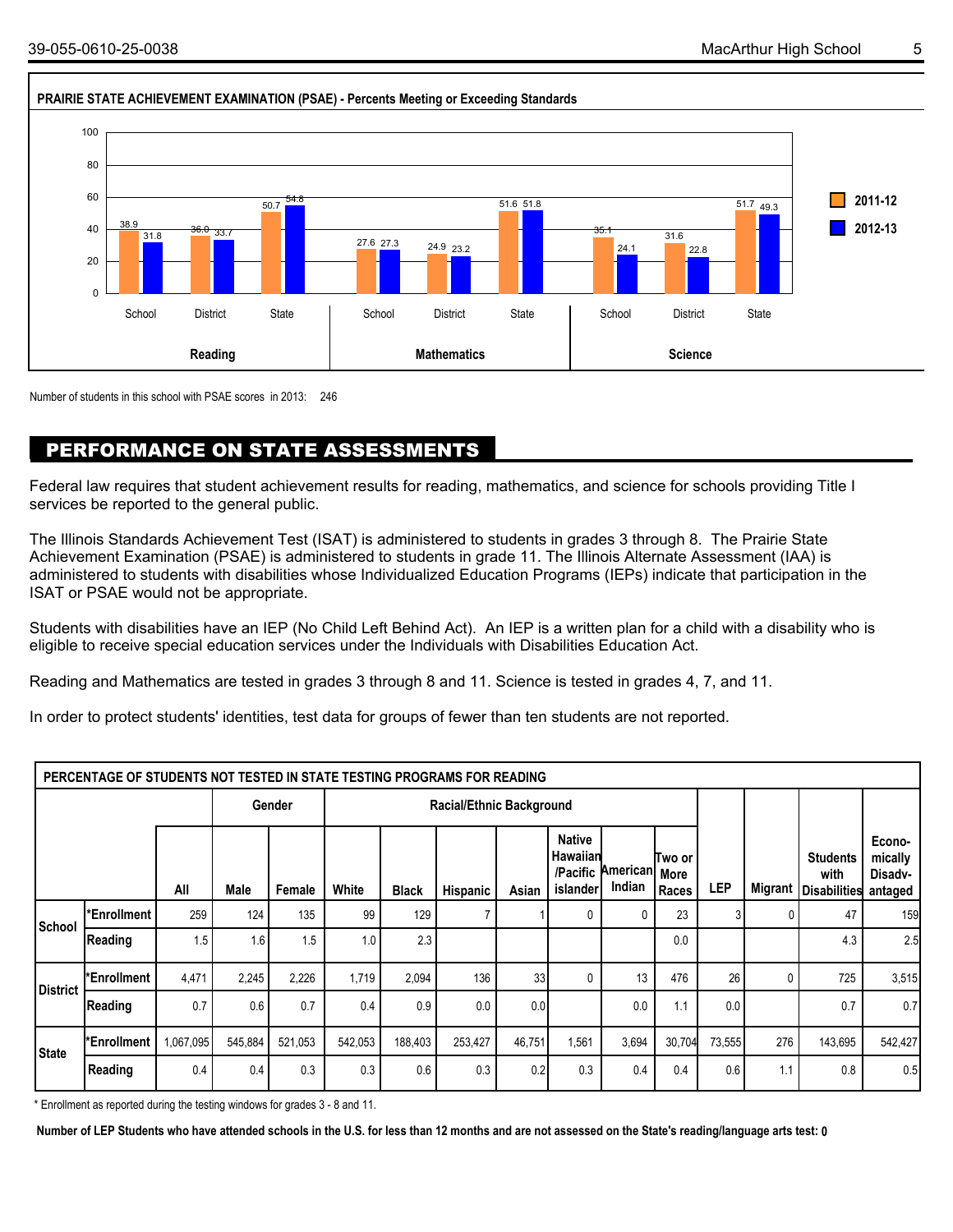|                 | PERCENTAGE OF STUDENTS NOT TESTED IN STATE TESTING PROGRAMS FOR MATHEMATICS |           |         |         |         |              |                                 |        |                                                          |                           |                   |        |                |                                                |                                         |
|-----------------|-----------------------------------------------------------------------------|-----------|---------|---------|---------|--------------|---------------------------------|--------|----------------------------------------------------------|---------------------------|-------------------|--------|----------------|------------------------------------------------|-----------------------------------------|
|                 |                                                                             |           |         | Gender  |         |              | <b>Racial/Ethnic Background</b> |        |                                                          |                           |                   |        |                |                                                |                                         |
|                 |                                                                             | All       | Male    | Female  | White   | <b>Black</b> | <b>Hispanic</b>                 | Asian  | <b>Native</b><br><b>Hawaiian</b><br>/Pacific<br>islander | American   More<br>Indian | lTwo orl<br>Races | LEP    | <b>Migrant</b> | <b>Students</b><br>with<br><b>Disabilities</b> | Econo-<br>mically<br>Disadv-<br>antaged |
| School          | *Enrollment                                                                 | 258       | 123     | 135     | 98      | 129          |                                 |        | 0                                                        | 0                         | 23                |        | $\mathbf{0}$   | 46                                             | 158                                     |
|                 | <b>IMathematics</b>                                                         | 1.6       | 1.6     | 1.5     | 1.0     | 2.3          |                                 |        |                                                          |                           | 0.0               |        |                | 4.3                                            | 2.5                                     |
| <b>District</b> | *Enrollment                                                                 | 4,470     | 2,244   | 2,226   | 1,718   | 2,094        | 136                             | 33     | $\mathbf 0$                                              | 13                        | 476               | 26     | 0              | 724                                            | 3,514                                   |
|                 | Mathematics                                                                 | 0.6       | 0.6     | 0.7     | 0.4     | 0.9          | 0.0                             | 0.0    |                                                          | 0.0                       | 0.8               | 0.0    |                | 0.7                                            | 0.7                                     |
| <b>State</b>    | *Enrollment                                                                 | 1,068,846 | 546,846 | 521,842 | 542,440 | 188,509      | 254,061                         | 47,334 | 1,565                                                    | 3,709                     | 30,726            | 75,331 | 278            | 143,714                                        | 543,668                                 |
|                 | l Mathematicst                                                              | 0.4       | 0.4     | 0.3     | 0.3     | 0.6          | 0.3                             | 0.2    | 0.3                                                      | 0.3                       | 0.4               | 0.3    | 0.7            | 0.9                                            | 0.5                                     |

\* Enrollment as reported during the testing windows for grades 3 - 8 and 11.

|                 | PERCENTAGE OF STUDENTS NOT TESTED IN STATE TESTING PROGRAMS FOR SCIENCE |         |         |         |         |              |                          |        |                                                   |                    |                         |                 |                |                                                |                                         |
|-----------------|-------------------------------------------------------------------------|---------|---------|---------|---------|--------------|--------------------------|--------|---------------------------------------------------|--------------------|-------------------------|-----------------|----------------|------------------------------------------------|-----------------------------------------|
|                 |                                                                         |         |         | Gender  |         |              | Racial/Ethnic Background |        |                                                   |                    |                         |                 |                |                                                |                                         |
|                 |                                                                         | All     | Male    | Female  | White   | <b>Black</b> | Hispanic                 | Asian  | <b>Native</b><br>Hawaiian<br>/Pacific<br>islander | American<br>Indian | Two or<br>More<br>Races | LEP             | <b>Migrant</b> | <b>Students</b><br>with<br><b>Disabilities</b> | Econo-<br>mically<br>Disadv-<br>antaged |
| School          | *Enrollment                                                             | 258     | 123     | 135     | 98      | 129          | 7                        |        | 0                                                 | 0                  | 23                      | 3               | 0              | 46                                             | 158                                     |
|                 | Science                                                                 | 1.6     | 1.6     | 1.5     | 1.0     | 2.3          |                          |        |                                                   |                    | 0.0                     |                 |                | 4.3                                            | 2.5                                     |
| <b>District</b> | *Enrollment                                                             | 1,837   | 918     | 919     | 691     | 893          | 45                       | 14     | 0                                                 | 4                  | 190                     | 11              | 0              | 312                                            | 1,368                                   |
|                 | Science                                                                 | 1.3     | 1.3     | 1.2     | 0.9     | 1.7          | 0.0                      | 0.0    |                                                   |                    | 1.1                     | 0.0             |                | 0.6                                            | 1.4                                     |
| <b>State</b>    | *Enrollment                                                             | 455,414 | 232,478 | 222,882 | 234,340 | 79,949       | 105,892                  | 20,304 | 615                                               | ,520               |                         | 12,626   25,072 | 106            | 60,808                                         | 223,602                                 |
|                 | <b>Science</b>                                                          | 0.6     | 0.7     | 0.5     | 0.5     | 1.1          | 0.6                      | 0.3    | 0.7                                               | 0.7                | 0.7                     | 0.7             | 0.9            | 1.4                                            | 0.8                                     |

\* Enrollment as reported during the testing windows for grades 4, 7, and 11.

### *PRAIRIE STATE ACHIEVEMENT EXAMINATION (PSAE)*

The following tables show the percentages of student scores in each of four performance levels. These levels were established with the help of Illinois educators who teach the grade levels and learning areas tested. Due to rounding, the sum of the percentages in the four performance levels may not always equal 100.

| Level 1 -- Academic Warning -  | Student work demonstrates limited knowledge and skills in the subject. Because of major gaps in learning, students apply<br>knowledge and skills ineffectively.       |
|--------------------------------|-----------------------------------------------------------------------------------------------------------------------------------------------------------------------|
| Level 2 -- Below Standards -   | Student work demonstrates basic knowledge and skills in the subject. However, because of gaps in learning, students<br>apply knowledge and skills in limited ways.    |
| Level 3 -- Meets Standards -   | Student work demonstrates proficient knowledge and skills in the subject. Students effectively apply knowledge and skills<br>to solve problems.                       |
| Level 4 -- Exceeds Standards - | Student work demonstrates advanced knowledge and skills in the subject. Students creatively apply knowledge and skills<br>to solve problems and evaluate the results. |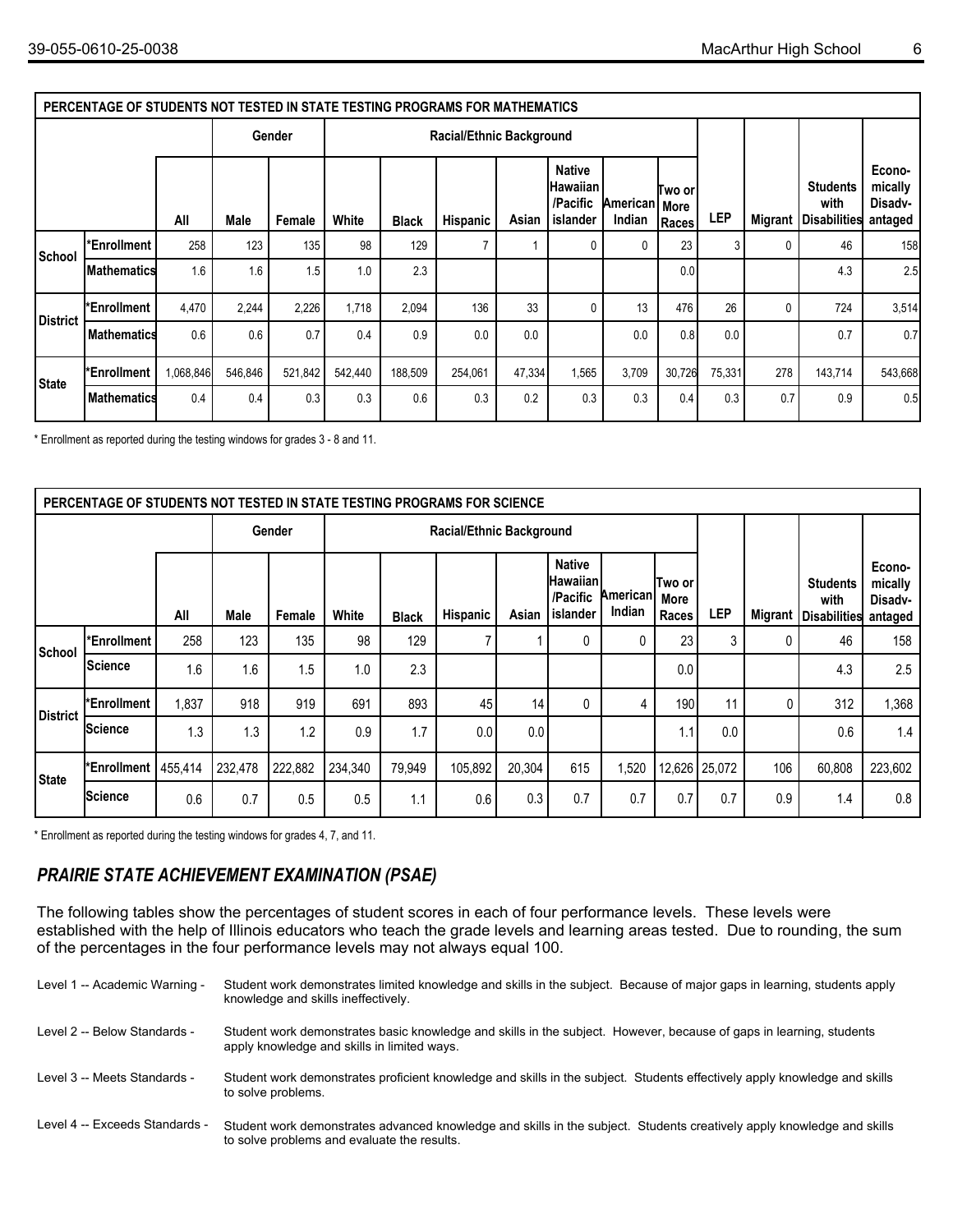## **Grade 11**

| Grade 11 - All  |      |      |         |      |      |                    |      |     |                |      |      |      |  |  |  |
|-----------------|------|------|---------|------|------|--------------------|------|-----|----------------|------|------|------|--|--|--|
|                 |      |      | Reading |      |      | <b>Mathematics</b> |      |     | <b>Science</b> |      |      |      |  |  |  |
| Levels          |      | ◠    | n<br>u  |      |      | ◠                  | J    | 4   |                | c    |      |      |  |  |  |
| School          | 18.4 | 49.8 | 26.9    | 4.9  | 20.4 | 52.2               | 26.7 | 1.2 | 20.4           | 55.5 | 21.2 | 2.9  |  |  |  |
| <b>District</b> | 18.3 | 48.0 | 28.8    | 4.9  | 20.8 | 56.0               | 21.9 | 3.ا | 21.2           | 56.0 | 20.3 | 2.5  |  |  |  |
| <b>State</b>    | 8.2  | 37.1 | 42.9    | 11.9 | 9.9  | 38.3               | 42.4 | 9.4 | 9.2            | 41.4 | 38.0 | 11.4 |  |  |  |

#### **Grade 11 - Gender**

|             |                 |      |      | Reading |      |      | <b>Mathematics</b> |      |           | <b>Science</b> |      |      |      |
|-------------|-----------------|------|------|---------|------|------|--------------------|------|-----------|----------------|------|------|------|
|             | Levels          |      |      | v       |      |      |                    | J    | 4         |                |      | υ    |      |
| <b>Male</b> | School          | 22.6 | 47.8 | 24.3    | 5.2  | 20.9 | 51.3               | 26.7 | 7<br>ı. ı | 20.0           | 52.2 | 23.5 | 4.3  |
|             | <b>District</b> | 22.6 | 46.2 | 25.1    | 6.0  | 20.6 | 53.8               | 23.1 | 2.5       | 20.1           | 52.3 | 23.1 | 4.5  |
|             | <b>State</b>    | 10.6 | 37.7 | 40.5    | 11.9 | 10.0 | 36.4               | 42.7 | 10.9      | 9.5            | 38.0 | 38.7 | 13.9 |
| Female      | School          | 14.6 | 51.5 | 29.2    | 4.6  | 20.0 | 53.1               | 26.2 | 0.8       | 20.8           | 58.5 | 19.2 | 1.5  |
|             | <b>District</b> | 14.9 | 49.4 | 31.7    | 4.0  | 20.9 | 57.8               | 20.9 | 0.4       | 22.7           | 59.0 | 18.1 | 0.8  |
|             | <b>State</b>    | 5.7  | 37.7 | 45.3    | 11.9 | 9.9  | 40.2               | 42.1 | 7.8       | 9.0            | 44.8 | 37.3 | 8.9  |

#### **Grade 11 - Racial/Ethnic Background**

|                   |                                |      |                | <b>Reading</b>          |      | <b>Mathematics</b> |                |                         |                | <b>Science</b> |                |      |                |
|-------------------|--------------------------------|------|----------------|-------------------------|------|--------------------|----------------|-------------------------|----------------|----------------|----------------|------|----------------|
|                   | Levels                         | 1    | $\overline{2}$ | $\overline{\mathbf{3}}$ | 4    | 1                  | $\overline{2}$ | $\overline{\mathbf{3}}$ | $\overline{4}$ | 1              | $\overline{2}$ | 3    | $\overline{4}$ |
| White             | School                         | 14.1 | 38.0           | 38.0                    | 9.8  | 13.0               | 43.5           | 41.3                    | 2.2            | 13.0           | 47.8           | 31.5 | 7.6            |
|                   | <b>District</b>                | 13.1 | 38.3           | 38.9                    | 9.7  | 11.4               | 52.0           | 34.3                    | 2.3            | 12.6           | 50.3           | 31.4 | 5.7            |
|                   | <b>State</b>                   | 4.8  | 27.5           | 50.9                    | 16.9 | 4.9                | 30.0           | 52.1                    | 12.9           | 4.3            | 31.3           | 47.9 | 16.5           |
| <b>Black</b>      | School                         | 22.1 | 59.0           | 18.0                    | 0.8  | 28.7               | 58.2           | 12.3                    | 0.8            | 28.7           | 60.7           | 10.7 | 0.0            |
|                   | <b>District</b>                | 24.1 | 54.9           | 19.6                    | 1.3  | 30.4               | 58.5           | 10.7                    | 0.4            | 29.9           | 60.3           | 9.8  | 0.0            |
|                   | <b>State</b>                   | 15.7 | 55.4           | 27.0                    | 1.9  | 24.2               | 54.7           | 20.3                    | 0.8            | 22.5           | 59.8           | 16.6 | 1.1            |
| Hispanic          | School                         |      |                |                         |      |                    |                |                         |                |                |                |      |                |
|                   | <b>District</b>                |      |                |                         |      |                    |                |                         |                |                |                |      |                |
|                   | <b>State</b>                   | 11.7 | 50.8           | 33.4                    | 4.1  | 13.0               | 50.8           | 33.5                    | 2.7            | 12.8           | 56.4           | 27.4 | 3.4            |
| <b>Asian</b>      | School                         |      |                |                         |      |                    |                |                         |                |                |                |      |                |
|                   | <b>District</b>                |      |                |                         |      |                    |                |                         |                |                |                |      |                |
|                   | <b>State</b>                   | 4.8  | 23.3           | 48.7                    | 23.2 | 3.5                | 20.4           | 48.5                    | 27.5           | 4.4            | 25.9           | 46.3 | 23.4           |
|                   | <b>Native Hawaiian/Pacific</b> |      |                |                         |      |                    |                |                         |                |                |                |      |                |
| Islander          | School<br><b>District</b>      |      |                |                         |      |                    |                |                         |                |                |                |      |                |
|                   | <b>State</b>                   | 8.9  | 35.8           | 44.7                    | 10.6 | 7.3                | 38.2           | 47.2                    | 7.3            | 5.7            | 42.3           | 43.9 | 8.1            |
|                   | American Indian<br>School      |      |                |                         |      |                    |                |                         |                |                |                |      |                |
|                   | <b>District</b>                |      |                |                         |      |                    |                |                         |                |                |                |      |                |
|                   | <b>State</b>                   | 8.6  | 42.1           | 39.2                    | 10.1 | 14.0               | 41.6           | 39.5                    | 4.9            | 10.9           | 43.7           | 37.5 | 8.0            |
| Two or More Races |                                |      |                |                         |      |                    |                |                         |                |                |                |      |                |
|                   | School                         | 17.4 | 43.5           | 34.8                    | 4.3  | 8.7                | 56.5           | 34.8                    | 0.0            | 4.3            | 60.9           | 34.8 | 0.0            |
|                   | <b>District</b>                | 10.0 | 50.0           | 37.5                    | 2.5  | 10.0               | 60.0           | 27.5                    | 2.5            | 10.0           | 60.0           | 27.5 | 2.5            |
|                   | <b>State</b>                   | 7.2  | 32.8           | 44.3                    | 15.7 | 8.4                | 37.3           | 42.2                    | 12.1           | 7.3            | 39.1           | 39.2 | 14.4           |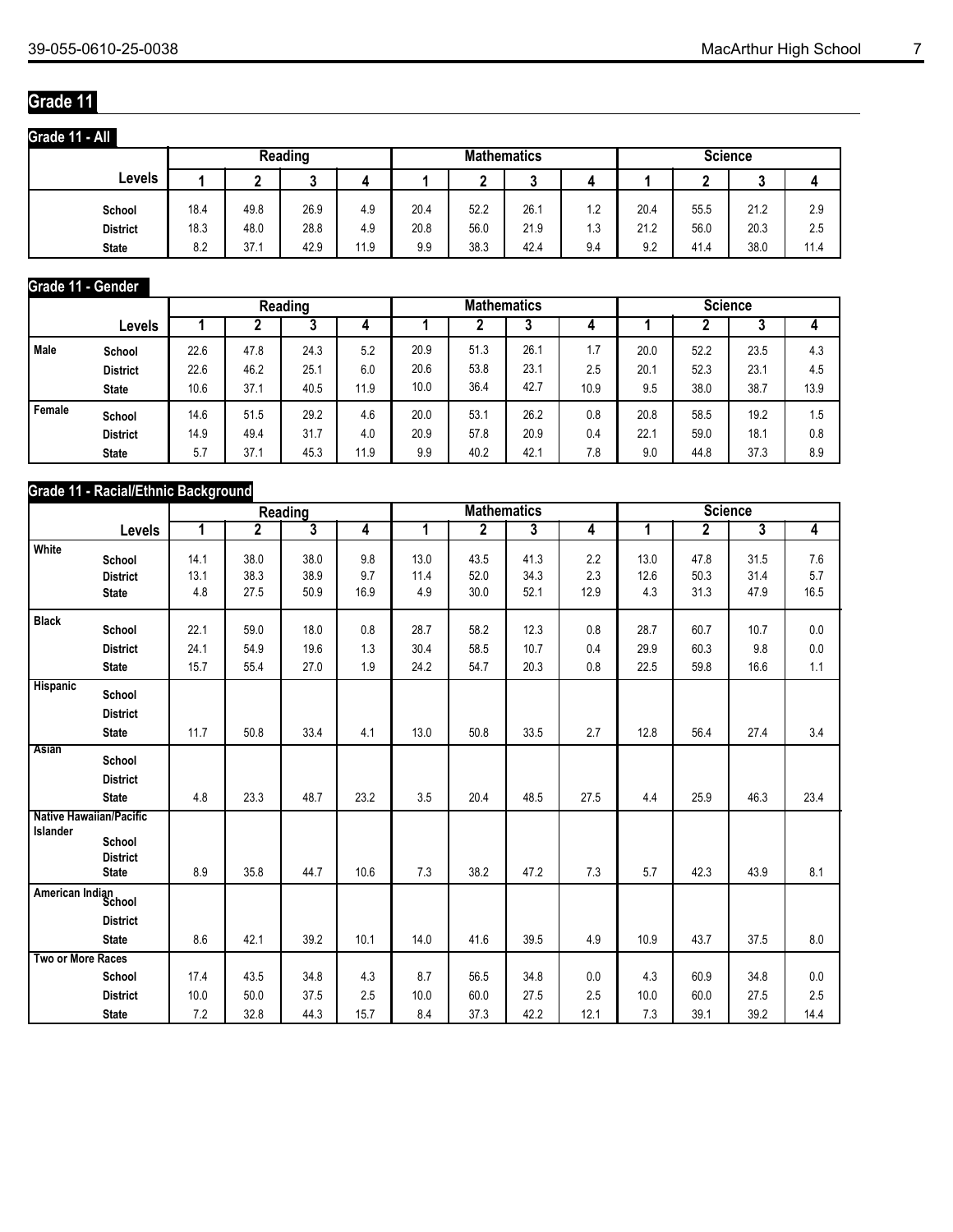#### **Grade 11 - Students with Disabilities**

|            |                 |      |      | Reading |      |      |      | <b>Mathematics</b> |      | <b>Science</b> |      |        |      |
|------------|-----------------|------|------|---------|------|------|------|--------------------|------|----------------|------|--------|------|
|            | Levels          |      | c    | w       | 4    |      | ◠    | ≏<br>J             | 4    |                |      | ◠<br>J |      |
| <b>IEP</b> | School          | 34.2 | 47.4 | 18.4    | 0.0  | 47.4 | 52.6 | 0.0                | 0.0  | 50.0           | 44.7 | 5.3    | 0.0  |
|            | <b>District</b> | 38.1 | 44.4 | 17.5    | 0.0  | 50.8 | 47.6 | 1.6                | 0.0  | 52.4           | 42.9 | 4.8    | 0.0  |
|            | <b>State</b>    | 32.3 | 49.9 | 15.5    | 2.3  | 41.0 | 44.8 | 12.7               | 1.4  | 38.8           | 44.8 | 13.5   | 2.9  |
| Non-IEP    | School          | 15.5 | 50.2 | 28.5    | 5.8  | 15.5 | 52.2 | 30.9               | 1.4  | 15.0           | 57.5 | 24.2   | 3.4  |
|            | <b>District</b> | 15.1 | 48.6 | 30.6    | 5.7  | 15.8 | 57.4 | 25.2               | 1.6  | 16.1           | 58.2 | 22.9   | 2.9  |
|            | <b>State</b>    | 5.2  | 35.5 | 46.3    | 13.1 | 6.1  | 37.5 | 46.1               | 10.3 | 5.6            | 41.0 | 41.0   | 12.4 |

#### **Grade 11 - Economically Disadvantaged**

|                                                                           | Reading              |                      |                      |                    | <b>Mathematics</b>   |                      |                      |                    | <b>Science</b>       |                      |                      |                    |
|---------------------------------------------------------------------------|----------------------|----------------------|----------------------|--------------------|----------------------|----------------------|----------------------|--------------------|----------------------|----------------------|----------------------|--------------------|
| Levels                                                                    |                      |                      | J                    |                    |                      |                      | J                    | 4                  |                      |                      | J                    |                    |
| l Free/Reduced Price Lunch I<br>School<br><b>District</b><br><b>State</b> | 20.1<br>19.6<br>13.8 | 54.4<br>51.4<br>51.1 | 21.5<br>24.7<br>31.6 | 4.0<br>4.3<br>3.5  | 22.1<br>23.5<br>17.3 | 53.0<br>55.7<br>51.5 | 23.5<br>20.0<br>29.3 | 1.3<br>0.8<br>2.0  | 23.6<br>24.8<br>16.5 | 56.8<br>55.9<br>56.2 | 17.6<br>18.1<br>24.4 | 2.0<br>1.2<br>2.8  |
| Not Eligible<br>School<br><b>District</b><br><b>State</b>                 | 15.6<br>16.6<br>4.1  | 42.7<br>43.5<br>26.9 | 35.4<br>34.2<br>51.0 | 6.3<br>5.7<br>17.9 | 17.7<br>17.1<br>4.6  | 51.0<br>56.5<br>28.8 | 30.2<br>24.4<br>51.9 | 1.0<br>2.1<br>14.7 | 15.5<br>16.5<br>4.0  | 53.6<br>56.2<br>30.7 | 26.8<br>23.2<br>47.7 | 4.1<br>4.1<br>17.5 |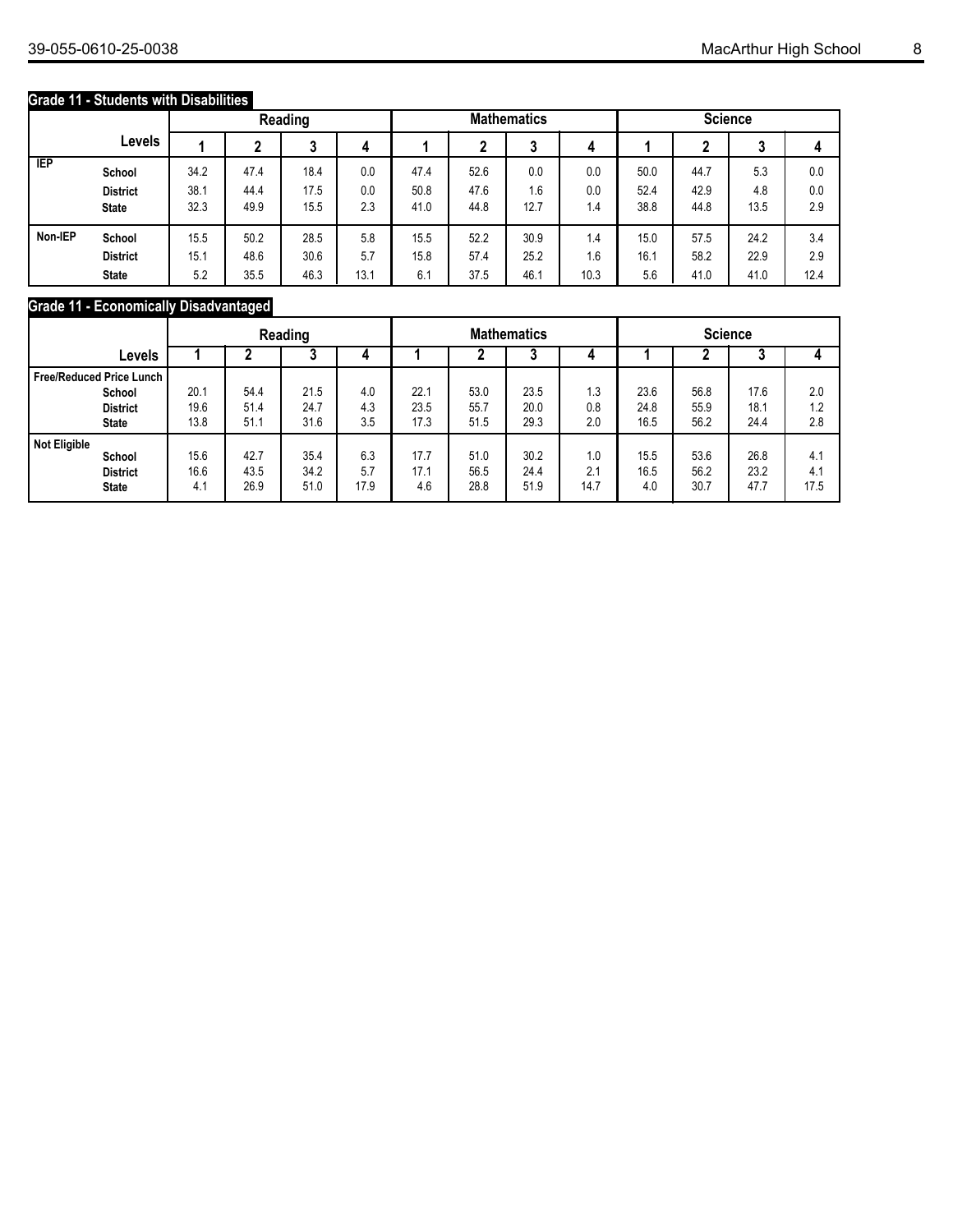### 2013 ADEQUATE YEARLY PROGRESS (AYP) STATUS REPORT

| Is this school making Adequate Yearly Progress (AYP)? | No | Has this school been identified for School Improvement according to the<br>AYP specifications of the federal No Child Left Behind Act? |                              | No |
|-------------------------------------------------------|----|----------------------------------------------------------------------------------------------------------------------------------------|------------------------------|----|
| Is this school making AYP in Reading?                 | No | 2013-14 Federal Improvement Status                                                                                                     |                              |    |
| Is this school making AYP in Mathematics?             | No | 2013-14 State Improvement Status                                                                                                       | Academic Watch Status Year 8 |    |

|                                                                                        | <b>Percent Tested on</b><br><b>State Tests</b> |                   |                    |                   |               |                                    |                   |               | Percent Meeting/Exceeding Standards * |                          | <b>Other Indicators</b> |                        |               |                        |
|----------------------------------------------------------------------------------------|------------------------------------------------|-------------------|--------------------|-------------------|---------------|------------------------------------|-------------------|---------------|---------------------------------------|--------------------------|-------------------------|------------------------|---------------|------------------------|
|                                                                                        | Reading                                        |                   | <b>Mathematics</b> |                   |               | Reading                            |                   |               | <b>Mathematics</b>                    |                          |                         | <b>Attendance Rate</b> |               | <b>Graduation Rate</b> |
|                                                                                        | $\frac{0}{0}$                                  | Met<br><b>AYP</b> | $\frac{0}{0}$      | Met<br><b>AYP</b> | $\frac{0}{0}$ | <b>Safe</b><br>Harbor<br>Target ** | Met<br><b>AYP</b> | $\frac{0}{0}$ | Safe<br>Harbor<br>Target **           | <b>Met</b><br><b>AYP</b> | $\frac{0}{0}$           | Met<br><b>AYP</b>      | $\frac{0}{0}$ | Met<br><b>AYP</b>      |
| <b>State AYP</b><br>Minimum Target                                                     | 95.0                                           |                   | 95.0               |                   | 92.5          |                                    |                   | 92.5          |                                       |                          | 92.0                    |                        | 85.0          |                        |
| All                                                                                    | 98.5                                           | Yes               | 98.4               | Yes               | 32.6          | 46.6                               | No                | 29.1          | 37.3                                  | No                       |                         |                        | 69.7          | <b>No</b>              |
| <b>White</b>                                                                           | 99.0                                           | Yes               | 99.0               | Yes               | 48.2          | 56.0                               | <b>No</b>         | 46.4          | 53.0                                  | <b>No</b>                |                         |                        | 72.3          |                        |
| <b>Black</b>                                                                           | 97.7                                           | Yes               | 97.7               | Yes               | 20.2          | 38.0                               | <b>No</b>         | 13.8          | 23.6                                  | No                       |                         |                        | 70.2          |                        |
| Hispanic                                                                               |                                                |                   |                    |                   |               |                                    |                   |               |                                       |                          |                         |                        |               |                        |
| Asian                                                                                  |                                                |                   |                    |                   |               |                                    |                   |               |                                       |                          |                         |                        |               |                        |
| Native Hawaiian/<br>Pacific Islander<br>American Indian<br><b>Two or More</b><br>Races |                                                |                   |                    |                   |               |                                    |                   |               |                                       |                          |                         |                        |               |                        |
| <b>LEP</b>                                                                             |                                                |                   |                    |                   |               |                                    |                   |               |                                       |                          |                         |                        |               |                        |
| <b>Students with</b><br><b>Disabilities</b>                                            | 95.7                                           | Yes               | 95.7               | Yes               |               |                                    |                   |               |                                       |                          |                         |                        |               |                        |
| Economically<br>Disadvantaged                                                          | 97.5                                           | Yes               | 97.5               | Yes               | 26.1          | 37.0                               | <b>No</b>         | 26.3          | 30.0                                  | No                       |                         |                        | 64.9          |                        |

**Four Conditions Are Required For Making Adequate Yearly Progress (AYP):**

**1. At least 95% tested in reading and mathematics for every student group. If the current year participation rate is less than 95%, this condition may be met if the average of the current and preceding year rates is at least 95%, or if the average of the current and two preceding years is at least 95%. Only actual participation rates are printed. If the participation rate printed is less than 95% and yet this school makes AYP, it means that the 95% condition was met by averaging.**

**2. At least 92.5% meeting/exceeding standards in reading and mathematics for every group. For any group with less than 92.5% meeting/exceeding standards, a 95% confidence interval was applied. Subgroups may meet this condition through Safe Harbor provisions. \*\*\*** 

**3. At least 92% attendance rate for non-high schools and at least 82% graduation rate for high schools.**

**4. At least 85% graduation rate for high schools. The State would first examine whether the school met the target for the four-year graduation rate. If it did not, the State would then determine whether the school met the five-year graduation rate target. If either of those rates were met, this would indicate that the school met the other academic indicator for AYP. The largest number among the 4-year and 5-year graduation rates would be printed.** 

**\* Includes only students enrolled as of 05/01/2012.**

**\*\* Safe Harbor Targets of 92.5% or above are not printed.**

**\*\*\* Subgroups with fewer than 45 students are not reported. Safe Harbor only applies to subgroups of 45 or more. In order for Safe Harbor to apply, a subgroup must decrease by 10% the percentage of scores that did not meet state standards from the previous year plus meet the other indicators (attendance rate for non-high schools and graduation rate for high schools) for the subgroup. For subgroups that do not meet their Safe Harbor Targets, a 75% confidence interval is applied. Safe Harbor allows schools an alternate method to meet subgroup minimum targets on achievement.**